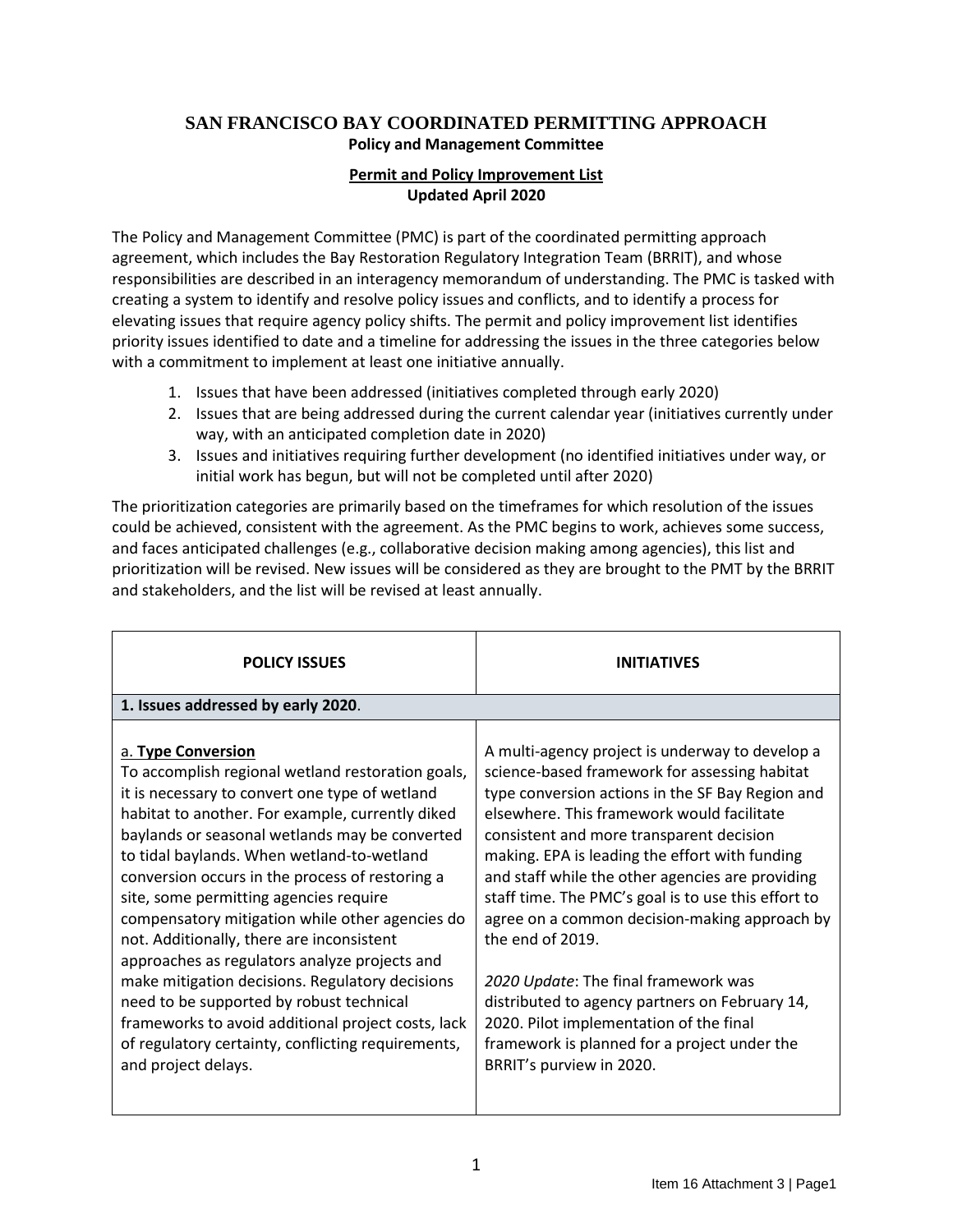| <b>POLICY ISSUES</b>                                                                                                                                                                                                                                                                                                                                                                                                                                                                                                                             | <b>INITIATIVES</b>                                                                                                                                                                                                                                                                                                                                                                                                                                                                                                                                                                                                                                                                                                                                                                                                                                                                                                                                                                                                                                                                                                                                                                                                                                    |  |
|--------------------------------------------------------------------------------------------------------------------------------------------------------------------------------------------------------------------------------------------------------------------------------------------------------------------------------------------------------------------------------------------------------------------------------------------------------------------------------------------------------------------------------------------------|-------------------------------------------------------------------------------------------------------------------------------------------------------------------------------------------------------------------------------------------------------------------------------------------------------------------------------------------------------------------------------------------------------------------------------------------------------------------------------------------------------------------------------------------------------------------------------------------------------------------------------------------------------------------------------------------------------------------------------------------------------------------------------------------------------------------------------------------------------------------------------------------------------------------------------------------------------------------------------------------------------------------------------------------------------------------------------------------------------------------------------------------------------------------------------------------------------------------------------------------------------|--|
| 1. Issues addressed by early 2020, CONTINUED                                                                                                                                                                                                                                                                                                                                                                                                                                                                                                     |                                                                                                                                                                                                                                                                                                                                                                                                                                                                                                                                                                                                                                                                                                                                                                                                                                                                                                                                                                                                                                                                                                                                                                                                                                                       |  |
| b. Fill for Habitat<br>Habitat transition zones (e.g., ecotone slope<br>levees, high tide refugia) and other habitat<br>features, (e.g., nesting bird islands) are<br>important features that provide sea level rise<br>resilience. Creating these features requires fill<br>in wetlands or open water, an activity that is<br>limited by some agencies and that often<br>triggers mitigation. Filling areas of existing<br>habitat is linked to habitat conversion issue<br>described above as it converts habitat from one<br>type to another. | The PMC will consider multiple efforts that address<br>this policy issue. Currently, the initiatives described<br>here are under way and the PMC should coordinate<br>with the agencies leading those efforts.<br>The Water Board recently completed grant-funded<br>work to look at policies that may lead to Basin Plan<br>amendments. Those efforts will extend beyond<br>2019. In the meantime, the Water Board is<br>evaluating its ability to address the issue using<br>existing policies.<br>On July 20, 2017, BCDC approved consideration of<br>an amendment to the San Francisco Bay Plan to<br>allow additional fill policies for habitat projects. The<br>amendment process is now underway, supported<br>by the Commission's Bay Fill Policies Working<br>Group, a committee of 5 Commissioners, including<br>Water Board, EPA, and USACE representatives.<br>Water Board, EPA, and USACE representative<br>participation is intended to facilitate crosswalk<br>policy discussions between BCDC and these<br>agencies, specifically Clean Water Act Section 401<br>and 404 permitting. Coordination with the PMC<br>would assist in creating permit consistency. The<br>Bay Plan amendment process was completed on<br>October 3, 2019. |  |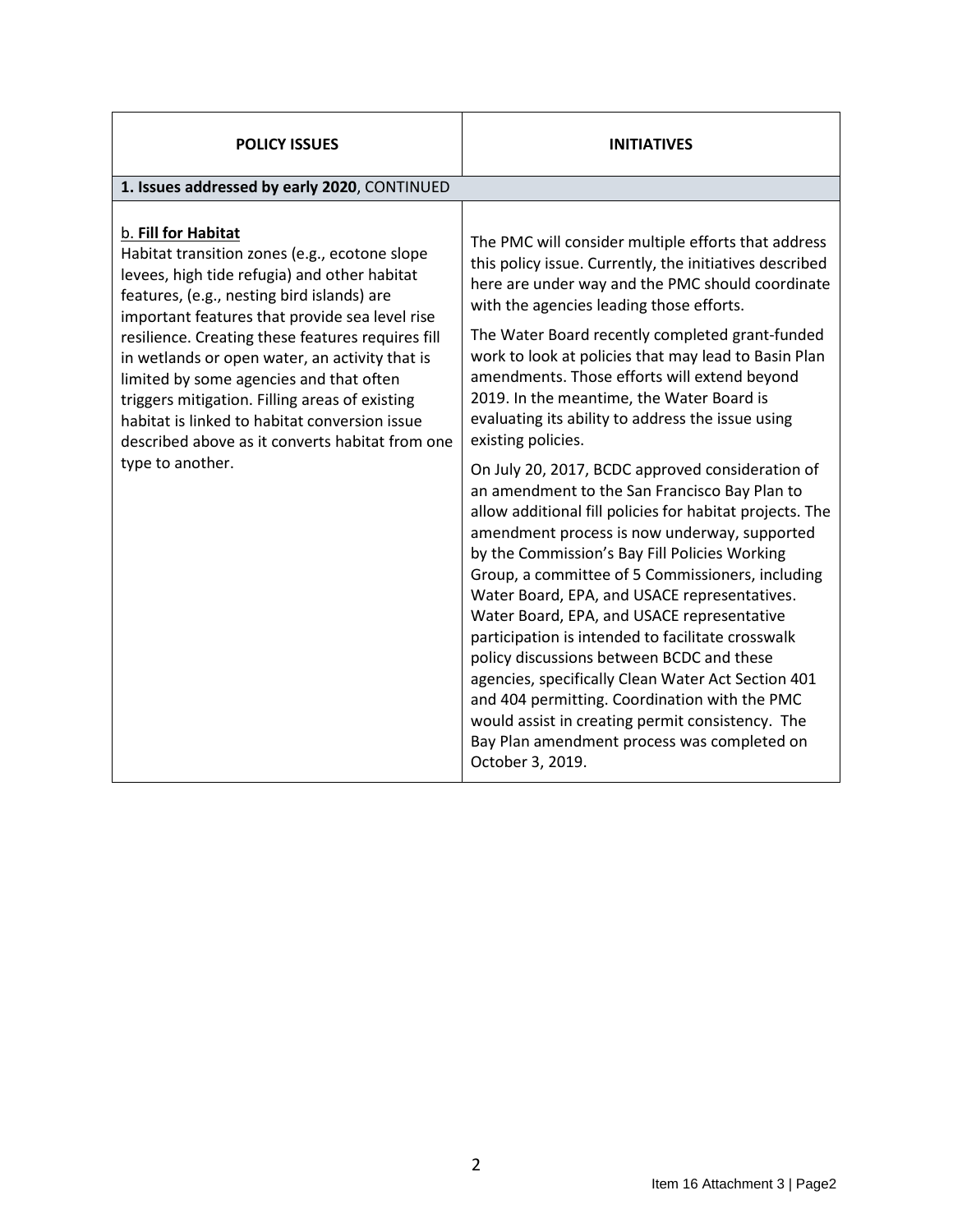| <b>POLICY ISSUES</b>                                                                                                                                                                                                                                                                                                                                                                                                                                                                                                                                                                                                                                                                                                                                                                                                            | <b>INITIATIVES</b>                                                                                                                                                                                                                                                                                                                                                                                                                                                                                                                                                                                                                                                                                                                                                                                                                                                                                                                                                                                                                                                                                                                                                                                                                                                                                                                                                                                                                                                                                                                                          |  |
|---------------------------------------------------------------------------------------------------------------------------------------------------------------------------------------------------------------------------------------------------------------------------------------------------------------------------------------------------------------------------------------------------------------------------------------------------------------------------------------------------------------------------------------------------------------------------------------------------------------------------------------------------------------------------------------------------------------------------------------------------------------------------------------------------------------------------------|-------------------------------------------------------------------------------------------------------------------------------------------------------------------------------------------------------------------------------------------------------------------------------------------------------------------------------------------------------------------------------------------------------------------------------------------------------------------------------------------------------------------------------------------------------------------------------------------------------------------------------------------------------------------------------------------------------------------------------------------------------------------------------------------------------------------------------------------------------------------------------------------------------------------------------------------------------------------------------------------------------------------------------------------------------------------------------------------------------------------------------------------------------------------------------------------------------------------------------------------------------------------------------------------------------------------------------------------------------------------------------------------------------------------------------------------------------------------------------------------------------------------------------------------------------------|--|
| 2. Issues that may be addressed during the current calendar year (initiatives currently under way).                                                                                                                                                                                                                                                                                                                                                                                                                                                                                                                                                                                                                                                                                                                             |                                                                                                                                                                                                                                                                                                                                                                                                                                                                                                                                                                                                                                                                                                                                                                                                                                                                                                                                                                                                                                                                                                                                                                                                                                                                                                                                                                                                                                                                                                                                                             |  |
| a. Elevation and Resolution of Issues<br>The PMC has begun to develop a<br>process for both the BRRIT and itself,<br>and has discussed, but not yet<br>finalized, an agreed-upon process for<br>resolving issues elevated to the PMT<br>from the BRRIT. This process will<br>necessitate consideration of each<br>agency's law, policies, and authority.<br>A decision-making process must be<br>identified and agreed upon by the<br>PMC prior to elevating issues.                                                                                                                                                                                                                                                                                                                                                            | The PMC initiated this discussion in 2019.<br>2020 Update: Informal elevation of project issues has<br>occurred with BRRIT's first two projects, India Basin/900<br>Innes and Lower Walnut Creek, A BRRIT and PMC<br>communication protocol for identifying and elevating issues<br>has been drafted for review by the PMC and BRRIT. Protocols<br>for elevating issues are planned to be finalized by spring<br>2020.                                                                                                                                                                                                                                                                                                                                                                                                                                                                                                                                                                                                                                                                                                                                                                                                                                                                                                                                                                                                                                                                                                                                      |  |
| <b>b. Wetland Monitoring</b><br>Regulatory agencies include<br>monitoring requirements in their<br>permits to evaluate project success.<br>However, there can be a lack of<br>consistency between these<br>monitoring requirements. The cost of<br>monitoring requirements can be<br>burdensome and associated funding<br>is difficult to obtain. Large scale,<br>long-range restoration projects have<br>greater levels of uncertainty related<br>to timing and successful habitat<br>outcomes, especially in light of<br>climate change and sediment<br>availability. Uncertainty is difficult to<br>address in the currently regulatory<br>framework. Project proponents and<br>agencies need the ability to<br>experiment and tolerate risk<br>consistently to address the dynamic,<br>systemic changes that are occurring. | 1. The Wetlands Regional Monitoring Project (WRMP). The<br>San Francisco Estuary Partnership is working with<br>stakeholders through an EPA grant to develop a tidal wetland<br>regional monitoring plan for the Bay Area. The plan will<br>include recommendations for funding and data management.<br>The plan is expected to be completed in late 2019.<br>2020 Update: SFEP has additional EPA funding to continue<br>planning the WRMP through 2021. The scientific framework<br>for the WRMP was completed in early 2020. Program<br>elements that will continue to be developed through 2021<br>include an implementation plan that describes a funding and<br>governance structure, and a data management plan.<br>2. Fisheries Monitoring Framework. NMFS is working to<br>develop a fish monitoring framework for restoration projects<br>in the greater SF Bay region. The framework will identify and<br>provide monitoring guidance for inclusion in project-specific<br>monitoring plans and resources for standardized monitoring<br>methods to determine the effectiveness of restoration<br>projects for fish.<br>3. Wetland Habitat Assessment Team (WHAT). BCDC's<br>internal habitat and restoration science and policy working<br>group educates new staff, discusses and evaluates projects<br>and monitoring reports, identifies BCDC permit compliance<br>issues, and seeks regulatory program improvements.<br>4. RIPTIDES Internship Program. RIPTIDES is a partnership<br>between BCDC, SFSU, and the San Francisco Bay National |  |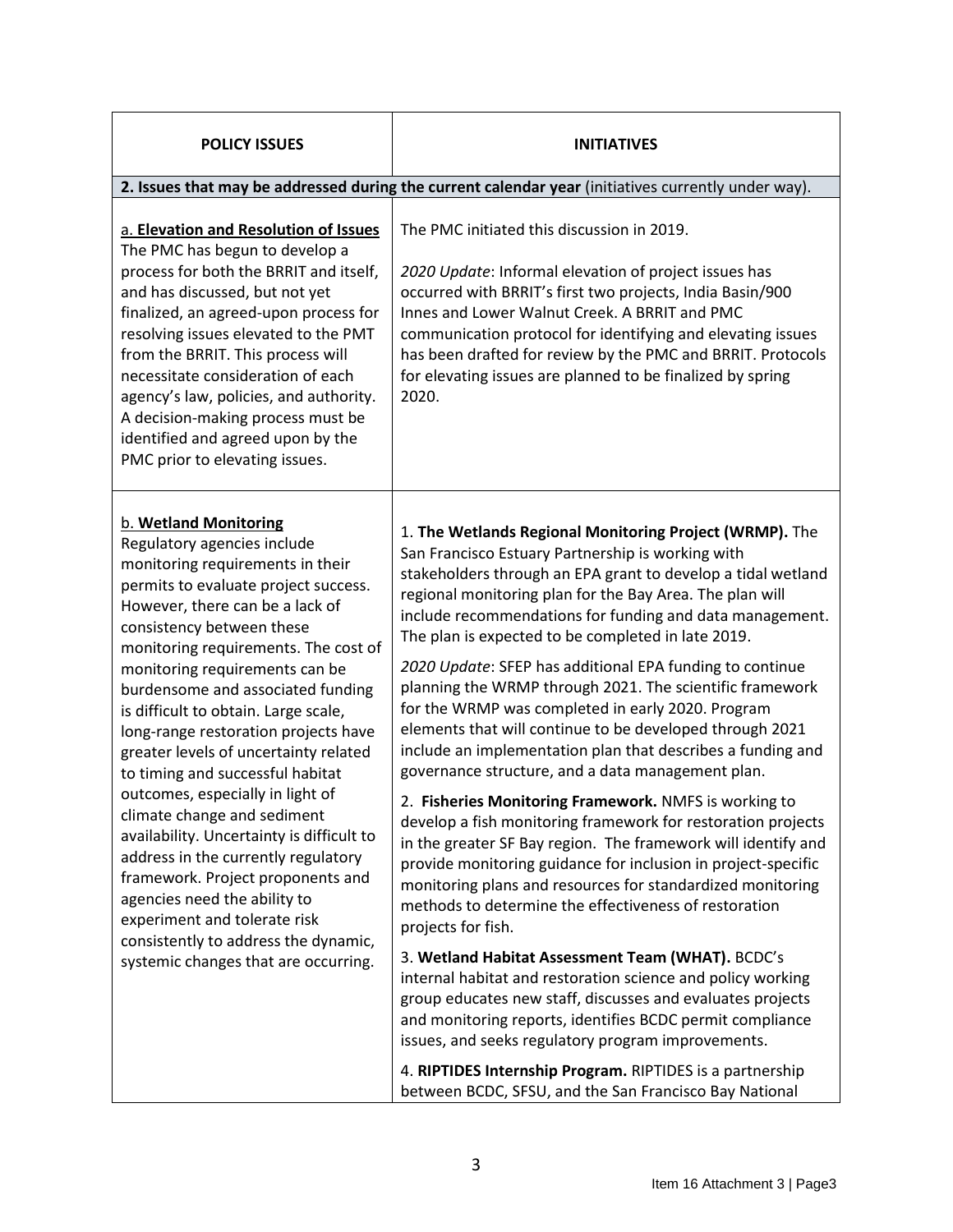|                                                                                                                                                                                                                                                                                                                                                                                                                                                                                                                                                                                                                                                                                                                                                   | Ecological Estuarine Research Reserve working with master's<br>students to analyze the success of San Francisco Bay wetland<br>restoration and mitigation projects and the outcomes of<br>wetland monitoring that is required in BCDC permits.                                                                                                                                                                                                                                                                                                                                                                                                                  |
|---------------------------------------------------------------------------------------------------------------------------------------------------------------------------------------------------------------------------------------------------------------------------------------------------------------------------------------------------------------------------------------------------------------------------------------------------------------------------------------------------------------------------------------------------------------------------------------------------------------------------------------------------------------------------------------------------------------------------------------------------|-----------------------------------------------------------------------------------------------------------------------------------------------------------------------------------------------------------------------------------------------------------------------------------------------------------------------------------------------------------------------------------------------------------------------------------------------------------------------------------------------------------------------------------------------------------------------------------------------------------------------------------------------------------------|
| c. Permitting inconsistencies related<br>to State and Federal Endangered<br>Species Acts, and Fully Protected<br>Species (e.g., salt marsh harvest<br>mouse, Ridgway's rail, peregrine<br>falcon, brown pelican). Specifically,<br>restoration projects may have long-<br>term benefits to special-status<br>species, but project construction and<br>establishment can have the potential<br>to result in significant short-term<br>impacts. Under the State Fish and<br>Game Code, CDFW is unable to issue<br>permits to take or possess a fully<br>protected species. However, CDFW<br>may authorize the taking of a fully<br>protected species for necessary<br>scientific research, including efforts<br>to recover fully protected species. | Working with the Lower Walnut Creek Restoration Project,<br>CDFW has initiated consultation with the intent to issue a<br>fully protected species permit if the project can demonstrate<br>that the restoration will contribute to the recovery of the<br>fully protected salt marsh harvest mouse. Through this effort,<br>CDFW is developing guidance to assist other large-scale<br>restoration projects that may cause take of fully protected<br>species during restoration activities.                                                                                                                                                                    |
| d. Develop guidance for project<br>applicants                                                                                                                                                                                                                                                                                                                                                                                                                                                                                                                                                                                                                                                                                                     | Restoration projects often have similar issues and, while<br>knowledge may reside in particular project proponents or<br>consultants, there is an opportunity to facilitate project<br>development and permitting by completing FAQs and<br>providing other guidance, such as typically approved<br>management practices and example biological opinions.<br>BRRIT staff will work to develop guidance for project<br>proponents over the course of 2020, making it available on<br>the BRRIT web page, with the goal of finalizing available<br>guidance by the end of 2020, to help project proponents<br>address simple questions that may repeatedly arise. |